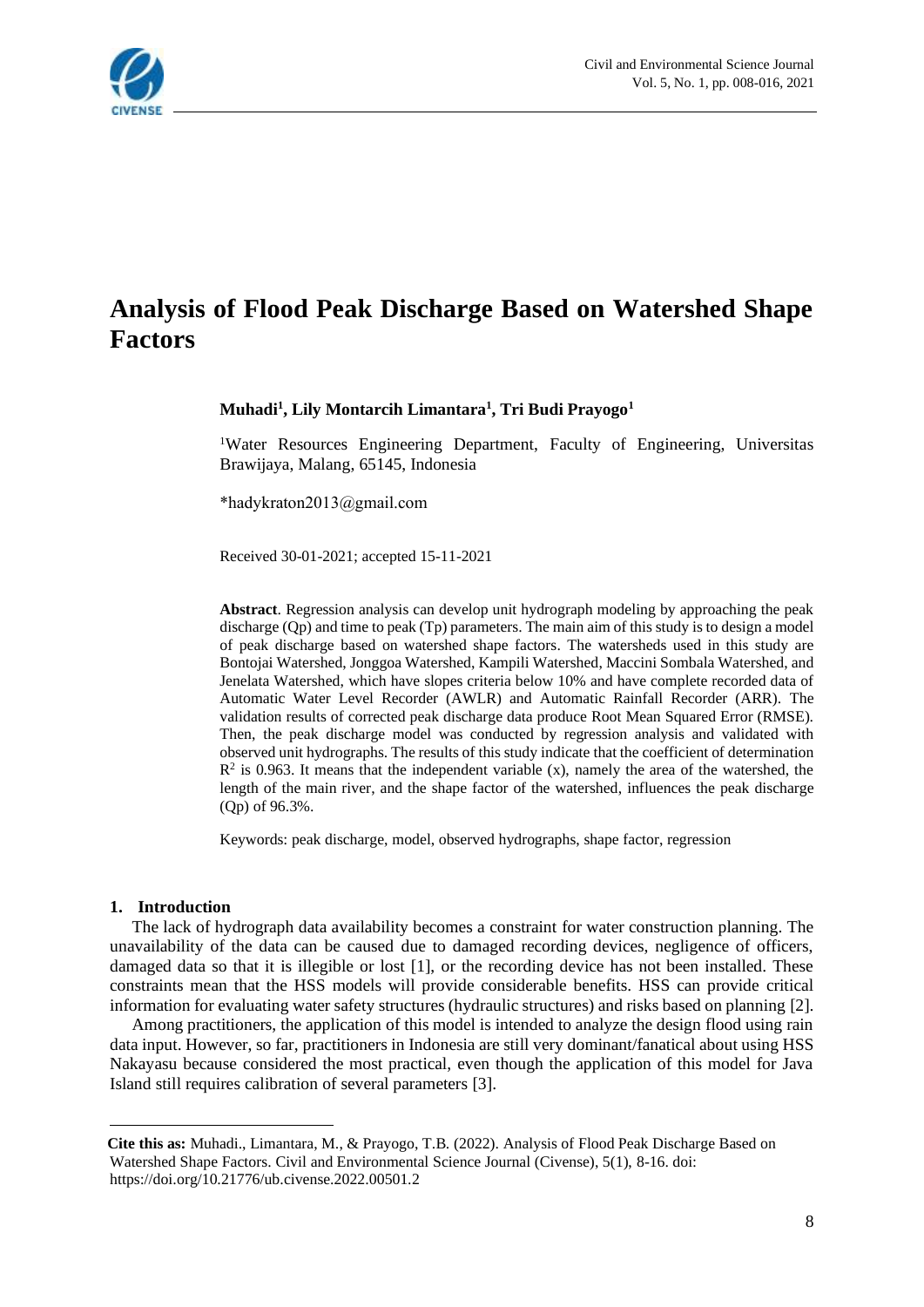

Limantara [4] tried to make a relatively simple HSS Limantara model by including the exact physical factors of the watershed, including the length of the main river: L, the area of the watershed: A, the mean slope of the river: S, the coefficient of the roughness of the watershed: n, the length of the river from the center of gravity of the watershed to the outlet: Lc.

Given that HSS models are researched and established in areas where the characteristics of the watershed are much different from the applied watershed, they often provide inaccurate analysis results. The impact will further lead to inefficiency in determining the dimensions of the water structures. The hydrological conditions in each area are unique, so not all existing methods and concepts can be used to solve hydrological problems in every watershed. [5].

The watershed shape factor (FD) gives a better result to be used and developed further in HSS modeling [6]. The watershed shape factor is the watershed's physical characteristics and is defined as the value of the comparison between the perimeter of the watershed boundary (km) to the area of the watershed (km<sup>2</sup>). By observing the shape factor of the watershed, parameters of HSS models can be made, including peak discharge (Qp) and time to peak (Tp), which are a function of the watershed shape factor.

In this study, a peak discharge (Qp) and time to peak (Tp) model will be made based on the shape factor analysis of the watershed (FD). This model is expected to produce relatively simple mathematical model equations. There is no need to apply parameter calibration to produce a hydrograph model that characterizes the characteristics of studied watersheds.

# **2. Materials and Methods**

#### *2.1 Data Required*

The data required for this analysis, namely the studied watersheds map with a minimum scale of 1: 500.000, discharge data recorded by AWLR including the relevant discharge curve, hourly rain data from ARR, manual daily rainfall station data for watersheds that do not have ARR, slope data and forest area data.

#### *2.2 Observed Unit Hydrographs: Collins Method*

Observed unit hydrograph of the watershed is calculated by Collins Method, with the following calculation stages:

- 1. Stage Hydrograph is converted into Discharge Hydrograph with calibration.
- 2. Baseflow is separated from the hydrograph by one of the empirical ways: Straight Line Method [5].
- 3. Adequate rainfall that causes flooding is analyzed using the Infiltration Index  $\phi$  (Phi Index).
- 4. An arbitrary unit hydrograph is determined by determining the ordinates with a certain quantity.
- 5. The initial unit hydrograph (trial and error) is multiplied by all the adequate rainfall except for the most significant effective rainfall.
- 6. The direct runoff hydrograph obtained above is subtracted from the measured direct runoff hydrograph. The direct runoff hydrograph generated by the maximum rainfall is obtained, the second unit hydrograph (trial and error) is obtained.
- 7. The second unit hydrograph is compared with the initial unit hydrograph. If there is still a large difference (following the specified error standard), then the fifth and sixth stages are repeated based on the final unit hydrograph.
- 8. And so on until the most negligible possible difference is obtained between the final unit hydrograph and the previous unit hydrograph.

Looking for hydrograph units of observation for each watershed, for example, for Jonggoa Watershed, is obtained by the average of observed unit hydrographs ordinate at the same hour, the peak discharge, and the time to reach the peak discharge, with the following stages:

1. Calculate the average time to peak and average peak discharge.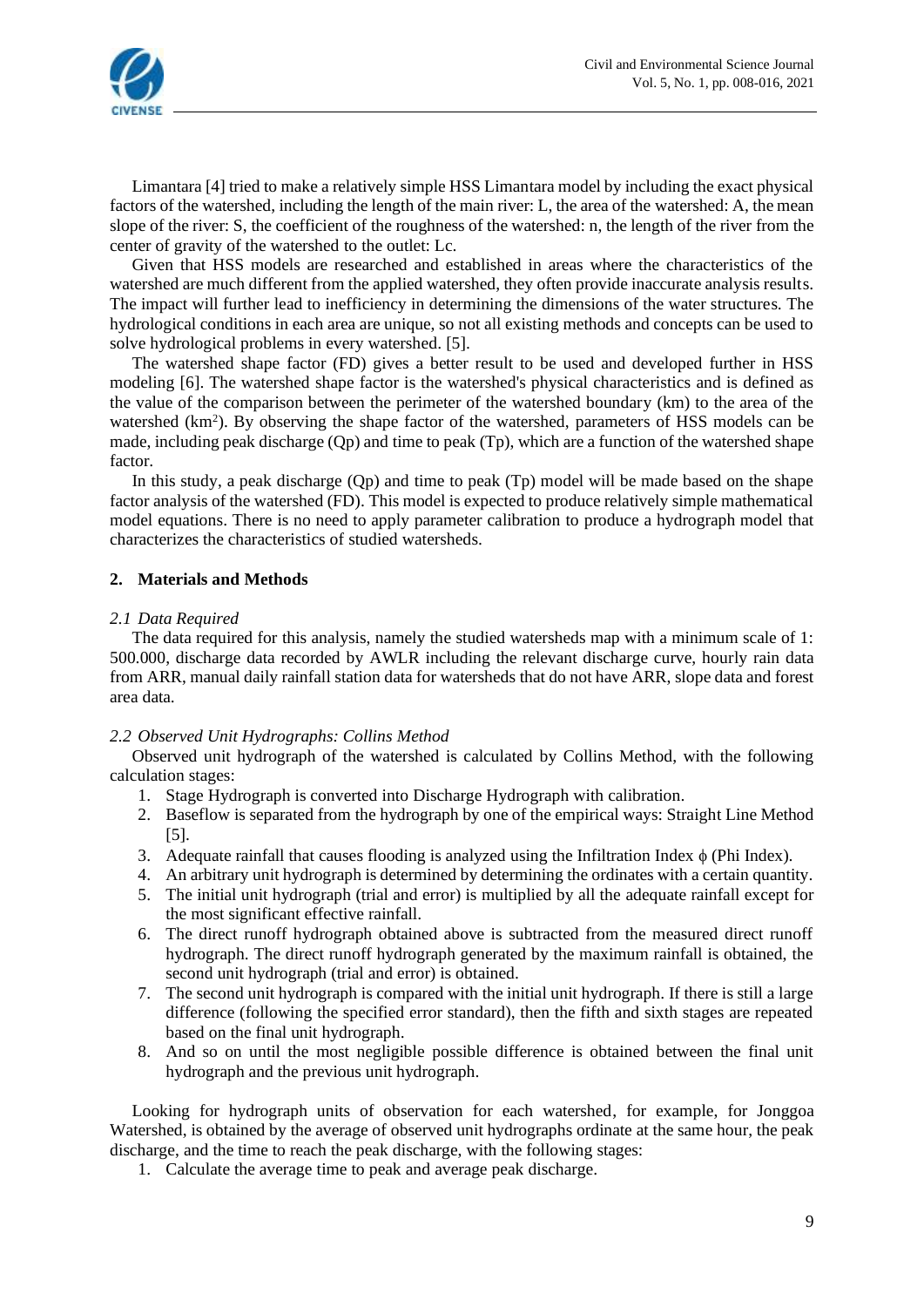

- 2. Calculate the dimensionless observed unit hydrograph (t/TP and Q/Qp) for each watershed.
- 3. Calculate the dimensionless average observed unit hydrograph.
- 4. Calculate the average of the observed unit hydrograph.

### *2.3 Physical Parameters of Watershed that Influence the Model*

The factors that influence the model will be determined based on the coefficient of determination. The model was analyzed using the regression method with several alternatives based on the independent variables used (five, four, three, two, and one independent variable). In this analysis, peak discharge (Qp) is a fixed variable. At the same time, the watershed's physical characteristics (A, L, and FD) are independent variables. Thus, many alternatives will be generated.

# *2.4 Analysis of Peak Discharge (Qp) Regression Model on Watershed Shape Factors*

The selection of the model is based on a rational model with the following criteria [7]:

- 1. Independent and dependent variables have a reasonably strong correlation. The correlation coefficient r between  $0.60 - 1.00$  and the most significant coefficient of determination ( $\mathbb{R}^2$ ).
- 2. The slightest estimate for the standard error (SEY) value.
- 3. There is a significant influence between the independent and dependent variables in the regression model, and the F-test is used.
- 4. The deviation test in the selected hydrograph model is based on the observed unit hydrograph with a reasonably low deviation level.

After analyzing by using peak discharge (Qp) as a variable, the peak discharge value (Qp) can be calculated using the regression model equation. This model will be corrected and validated with the peak discharge (Qp) calculated by observed unit hydrographs using the Root Mean Squared Error (RMSE) method.

As for the validation method formula used in this study, namely:

RMSE = 
$$
\sqrt{\frac{\sum_{i=1}^{N} (Xi - Y_i)^2}{N}}
$$
 (1)

With:

 $Xi$  = observation data (actual data)

 $Y_i$  = estimation data (estimation result data)

 $N =$  the number of data

|  | Table 1. Physical Parameters of Watersheds for Observed Unit Hydrographs Calculation |  |  |  |  |  |
|--|--------------------------------------------------------------------------------------|--|--|--|--|--|
|--|--------------------------------------------------------------------------------------|--|--|--|--|--|

| Parameter                                  | Watershed       |        |         |                                 |          |  |  |
|--------------------------------------------|-----------------|--------|---------|---------------------------------|----------|--|--|
|                                            | <b>Bontojai</b> |        |         | Jonggoa Kampili Maccini Sombala | Jenelata |  |  |
| Area of watershed $(km^2)$ 277.957 128.620 |                 |        | 630.431 | 666.690                         | 222.945  |  |  |
| Length of the river (km)                   | 31.001          | 18.749 | 54.677  | 9.621                           | 31.239   |  |  |
| Slope                                      | 0.0258          | 0.0613 | 0.0232  | 0.0186                          | 0.0173   |  |  |

# **3. Results and Discussion**

#### *3.1 Observed Unit Hydrographs: Collins Method*

### *Physical Parameters of Watershed*

In calculating the observed unit hydrographs, several physical parameters of the watershed are required in the calculation, namely the area of the watershed, the length of the river, and the slope. Analysis of physical parameters will be calculated for each studied watershed.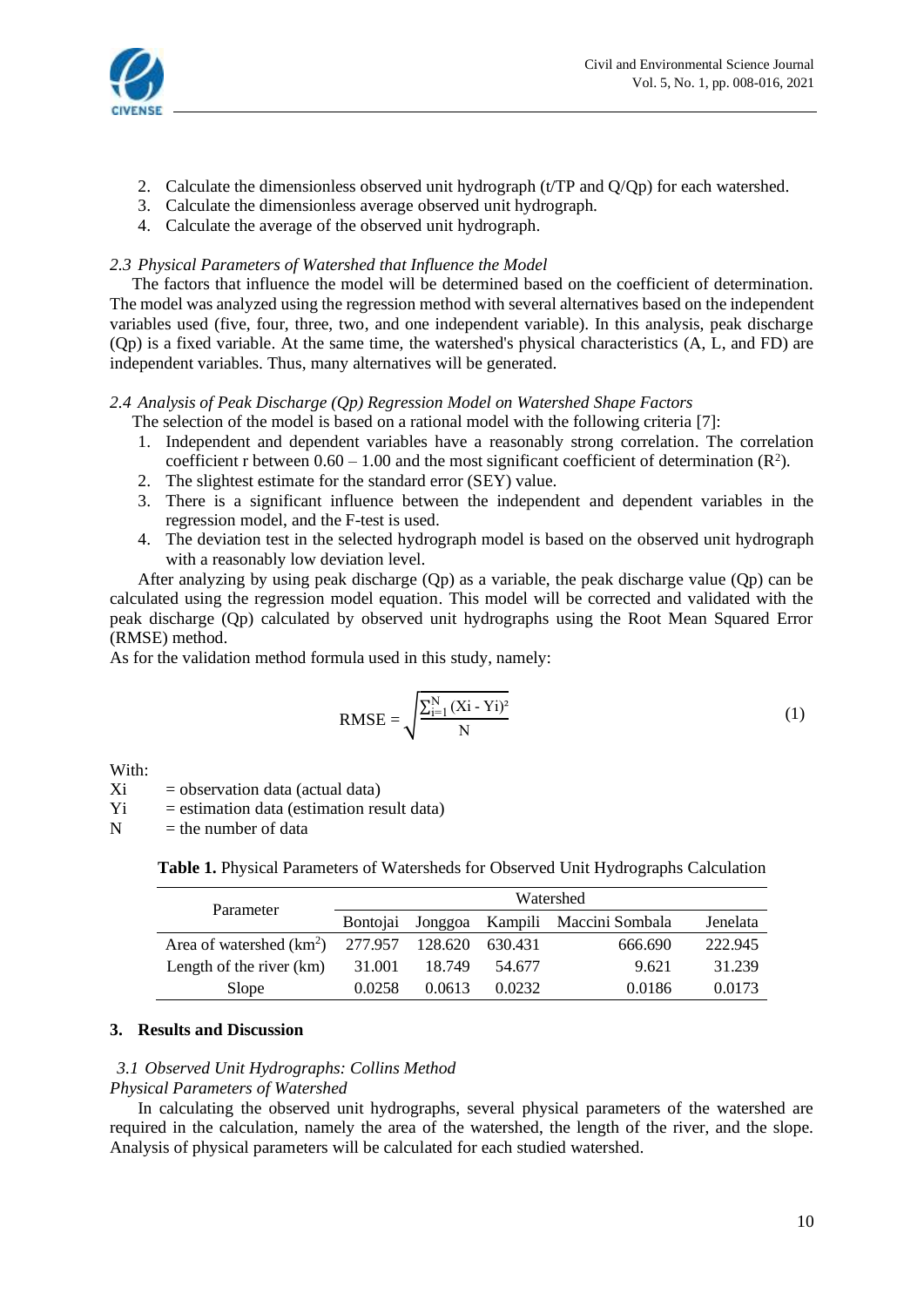

Based on Table 1, then can be said that the area of the watershed, the length of the river, and the slope in each watershed have different values. However, it still belongs to the predetermined watershed category. Maccini Sombala is the largest watershed of several studied watersheds, with an area of 666.690 km<sup>2</sup> . Kampili has the longest main river with a length of 54.677 km. Therefore, the watershed with the most significant slope is Jonggoa with 0.0613. This data will be used for further analysis.

#### *Length of the AWLR and ARR Recorded Data*

Paired water level data recorded on the AWLR and hourly rainfall data recorded by ARR are used to determine the flood hydrograph with the highest single peak, which will be used for the hydrograph simulation process of the observed unit hydrographs. Therefore, it is necessary to determine the length of the data used in this analysis.

Based on Table 2, the length of the recorded data available for each studied watersheds is different. The range of ARR and AWLR data used in this study is seven until ten years. This data will be used for further hydrograph calculations.

# *Time and Discharge of Observed Unit Hydrographs*

After obtaining the mean of peak discharge (Qp) and time to peak (Tp) values from the HSO for each year, it can be said that the value of the time and discharge relationship to form the results of the observed unit hydrographs from the Collins method.

|                 | Table 2. Length of the AWLR and ARR       | <b>Recorded Data</b> |        | <b>Table 4.</b> Observed Unit Hydrographs of<br>Jonggoa Watershed |      |       |        |  |
|-----------------|-------------------------------------------|----------------------|--------|-------------------------------------------------------------------|------|-------|--------|--|
| Watershed       |                                           | Year                 |        |                                                                   |      | T     |        |  |
| Bontojai        |                                           | $2011 - 2017$        |        | t/Tp                                                              | Q/Qp |       | Q      |  |
| Jonggoa         |                                           | $2008 - 2017$        |        | 0.00                                                              | 0.00 | 0.00  | 0.000  |  |
| Kampili         |                                           | $2008 - 2017$        |        | 0.06                                                              | 0.05 | 0.14  | 0.714  |  |
| Maccini Sombala |                                           | $2008 - 2017$        |        | 0.21                                                              | 0.21 | 0.47  | 3.351  |  |
| Jenelata        |                                           | $2011 - 2017$        |        | 1.00                                                              | 1.00 | 2.20  | 15.846 |  |
|                 | <b>Table 3.</b> Observed Unit Hydrographs |                      |        |                                                                   | 0.49 | 3.47  | 7.842  |  |
|                 | of Bontojai Watershed                     |                      | 2.20   | 0.32                                                              | 4.85 | 5.116 |        |  |
| t/Tp            | Q/Qp                                      | T                    | O      | 2.71                                                              | 0.29 | 5.96  | 4.540  |  |
| 0.00            | 0.00                                      | 0.00                 | 0.000  | 2.92                                                              | 0.29 | 6.42  | 4.520  |  |
| 0.08            | 0.08                                      | 0.16                 | 3.557  | 2.53                                                              | 0.29 | 5.56  | 4.608  |  |
| 0.23            | 0.21                                      | 0.44                 | 8.991  | 2.83                                                              | 0.20 | 6.23  | 3.118  |  |
| 0.31            | 0.29                                      | 0.59                 | 12.072 | 3.04                                                              | 0.16 | 6.69  | 2.467  |  |
| 1.00            | 1.00                                      | 1.90                 | 41.926 | 3.33                                                              | 0.16 | 7.33  | 2.458  |  |
| 1.69            | 0.52                                      | 3.21                 | 22.000 |                                                                   |      |       |        |  |
| 2.31            | 0.21                                      | 4.40                 | 8.689  | 3.63                                                              | 0.08 | 7.98  | 1.216  |  |
| 3.04            | 0.00                                      | 5.78                 | 0.043  | 3.92                                                              | 0.06 | 8.62  | 0.977  |  |
| 3.08            | 0.00                                      | 5.86                 | 0.119  | 4.21                                                              | 0.00 | 9.26  | 0.000  |  |
| 2.67            | 0.00                                      | 5.07                 | 0.000  |                                                                   |      |       |        |  |

Based on Table 3 to Table 7 and Figure 1 to Figure 5, the peak discharge value (Qp) and time to peak (Tp) can be calculated. Bontojai Watershed has a peak discharge of 41.926 m<sup>3</sup>/s with a time to peak of 1.9 hours, Jonggoa Watershed has a peak discharge of 15.846 m<sup>3</sup>/s with a time to peak of 2.2 hours, the Kampili Watershed has a peak discharge of 67.731 m<sup>3</sup>/s with a time to peak of 3.4 hours, Maccini Sombala Watershed has a peak discharge of  $30.692 \text{ m}^3/\text{s}$  with a time to peak of 7.5 hours, and Jenelata Watershed has a peak discharge of 13.859 m<sup>3</sup>/s with a time to peak of 3.8 hours.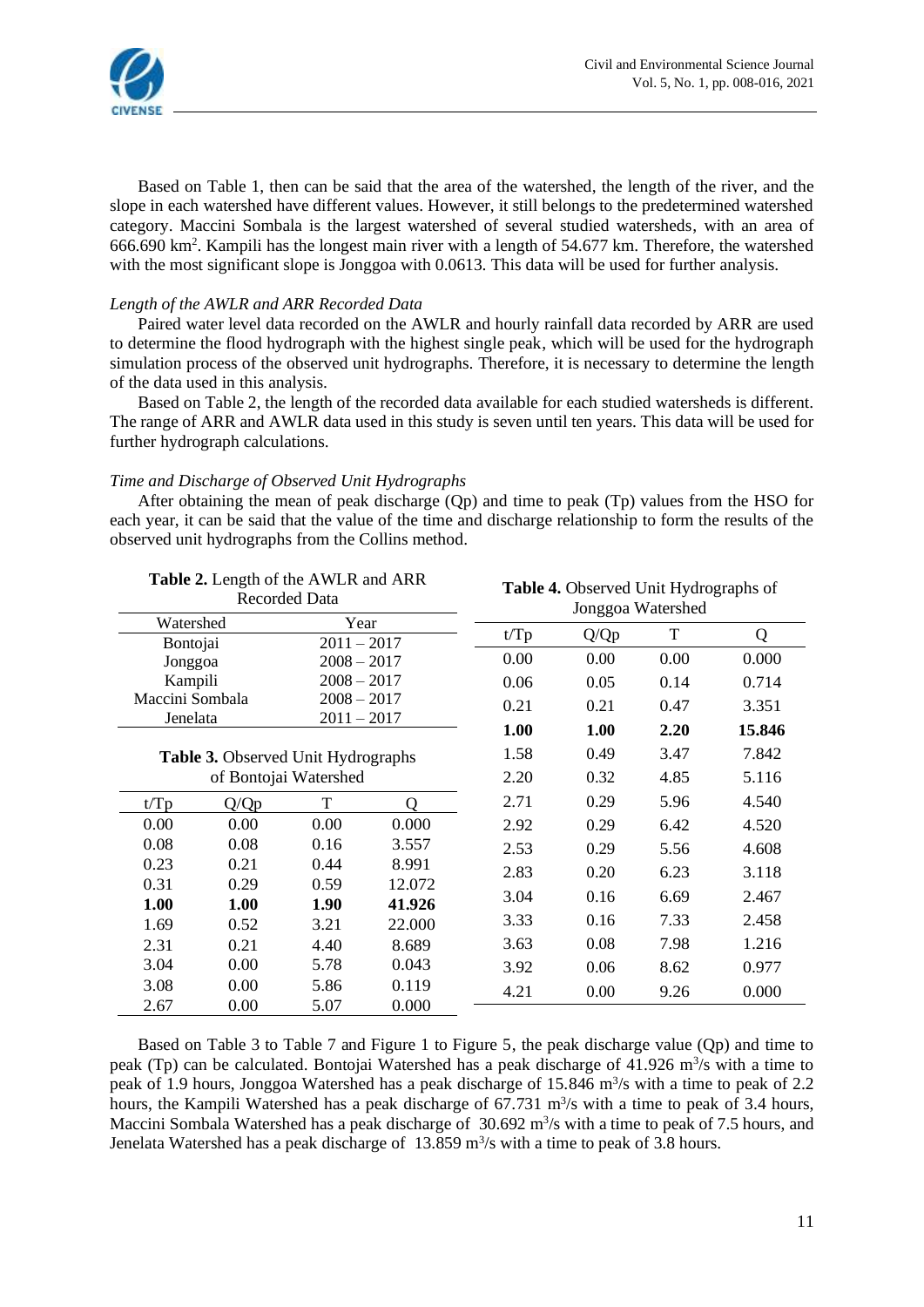

|      | Table 6. Observed Unit Hydrographs of<br>Maccini Sombala Watershed |       |             |              | Table 7. Observed Unit Hydrographs<br>of Jenelata Watershed |                |                |  |  |
|------|--------------------------------------------------------------------|-------|-------------|--------------|-------------------------------------------------------------|----------------|----------------|--|--|
| t/Tp | Q/Qp                                                               | T     | $\mathbf Q$ | t/Tp         | Q/Qp                                                        | $\mathbf T$    | Q              |  |  |
| 0.00 | 0.00                                                               | 0.00  | 0.000       | 0.00         | 0.00                                                        | 0.00           | 0.000          |  |  |
| 0.08 | 0.02                                                               | 0.56  | 0.517       | 0.09         | 0.01                                                        | 0.35           | 0.076          |  |  |
| 0.12 | 0.07                                                               | 0.89  | 2.061       | 0.18         | 0.02                                                        | 0.69           | 0.223          |  |  |
| 0.23 | 0.19                                                               | 1.72  | 5.730       | 0.27         | 0.03                                                        | 1.04           | 0.355          |  |  |
| 0.25 | 0.28                                                               | 1.91  | 8.672       | 0.36         | 0.04                                                        | 1.38           | 0.488          |  |  |
| 0.34 | 0.35                                                               | 2.52  | 10.702      | 0.45         | 0.05                                                        | 1.73           | 0.620          |  |  |
| 0.47 | 0.43                                                               | 3.52  | 13.339      | 0.18         | 0.05                                                        | 0.69           | 0.739          |  |  |
| 0.54 | 0.50                                                               | 4.06  | 15.314      | 0.17         | 0.10                                                        | 0.66           | 1.359          |  |  |
| 0.69 | 0.67                                                               | 5.21  | 20.618      | 0.38         | 0.19                                                        | 1.44           | 2.532          |  |  |
| 0.85 | 0.90                                                               | 6.35  | 27.480      | 0.50         | 0.35                                                        | 1.91           | 4.735          |  |  |
| 1.00 | 1.00                                                               | 7.50  | 30.692      | 0.53         | 0.54                                                        | 2.00           | 7.293          |  |  |
| 1.15 | 0.85                                                               | 8.65  | 26.111      | 1.00         | 1.00                                                        | 3.80           | 13.589         |  |  |
| 1.31 | 0.68                                                               | 9.79  | 20.934      | 1.47         | 0.84                                                        | 5.60           | 11.419         |  |  |
| 1.46 | 0.47                                                               | 10.94 | 14.549      | 1.95         | 0.68                                                        | 7.40           | 9.253          |  |  |
| 1.61 | 0.36                                                               | 12.08 | 10.985      | 2.42<br>2.90 | 0.53<br>0.42                                                | 9.20<br>11.01  | 7.185<br>5.767 |  |  |
| 1.62 | 0.34                                                               | 12.16 | 10.401      | 3.08         | 0.32                                                        | 11.70          | 4.320          |  |  |
| 1.71 | 0.30                                                               | 12.82 | 9.126       | 3.49         | 0.24                                                        | 13.28          | 3.325          |  |  |
| 1.77 | 0.27                                                               | 13.28 | 8.386       | 4.10         | 0.19                                                        | 15.57          | 2.591          |  |  |
| 1.90 | 0.26                                                               | 14.23 | 8.006       | 3.90         | 0.15                                                        | 14.83          | 2.015          |  |  |
| 2.01 | 0.22                                                               | 15.08 | 6.647       | 4.27         | 0.12                                                        | 16.21          | 1.583          |  |  |
| 2.00 | 0.19                                                               | 15.00 | 5.743       | 3.57         | 0.09                                                        | 13.56          | 1.181          |  |  |
| 2.10 | 0.17                                                               | 15.75 | 5.195       | 3.83         | 0.06                                                        | 14.54          | 0.850          |  |  |
| 2.20 | 0.16                                                               | 16.50 | 4.874       | 4.08         | 0.04                                                        | 15.51          | 0.580          |  |  |
| 2.30 | 0.15                                                               | 17.25 | 4.658       | 3.57         | 0.04                                                        | 13.57          | 0.477          |  |  |
| 2.40 | 0.15                                                               | 18.00 | 4.496       | 3.77         | 0.03                                                        | 14.32          | 0.360          |  |  |
| 2.50 | 0.14                                                               | 18.75 | 4.406       | 3.97         | 0.02                                                        | 15.07          | 0.312          |  |  |
| 2.60 | 0.07                                                               | 19.50 | 2.162       | 3.88         | 0.02                                                        | 14.76          | 0.281          |  |  |
| 2.70 | 0.03                                                               | 20.25 | 1.042       | 4.83         | 0.02                                                        | 18.34          | 0.230          |  |  |
| 2.80 | 0.02                                                               | 21.00 | 0.624       | 5.05         | 0.01                                                        | 19.19          | 0.167          |  |  |
|      | $0.01\,$                                                           | 21.75 |             | 5.28         | 0.01                                                        | 20.05          | 0.124          |  |  |
| 2.90 |                                                                    |       | 0.441       | 6.00         | $0.01\,$                                                    | 22.80          | 0.098          |  |  |
| 3.00 | 0.01                                                               | 22.50 | 0.351       | 6.25         | 0.01                                                        | 23.75          | 0.072          |  |  |
| 3.10 | 0.01                                                               | 23.25 | 0.261       | 6.50         | 0.00                                                        | 24.70          | 0.058          |  |  |
| 3.20 | 0.01                                                               | 24.00 | 0.219       | 6.75         | 0.00                                                        | 25.65          | 0.043          |  |  |
| 3.30 | 0.00                                                               | 24.75 | 0.129       | 7.00         | 0.00<br>0.00                                                | 26.60          | 0.029          |  |  |
| 3.40 | 0.00                                                               | 25.50 | 0.086       | 7.25<br>7.50 | 0.00                                                        | 27.55<br>28.50 | 0.014<br>0.000 |  |  |
| 3.50 | 0.00                                                               | 26.25 | 0.043       |              |                                                             |                |                |  |  |
| 3.60 | 0.00                                                               | 27.00 | 0.000       |              |                                                             |                |                |  |  |

| Table 7. Observed Unit Hydrographs |  |
|------------------------------------|--|
| of Jenelata Watershed              |  |

Explanation: t = time (hour), Tp = time to peak (hour), Q = discharge (m<sup>3</sup>/s), Qp = peak discharge (m<sup>3</sup>/s), T = time (hour).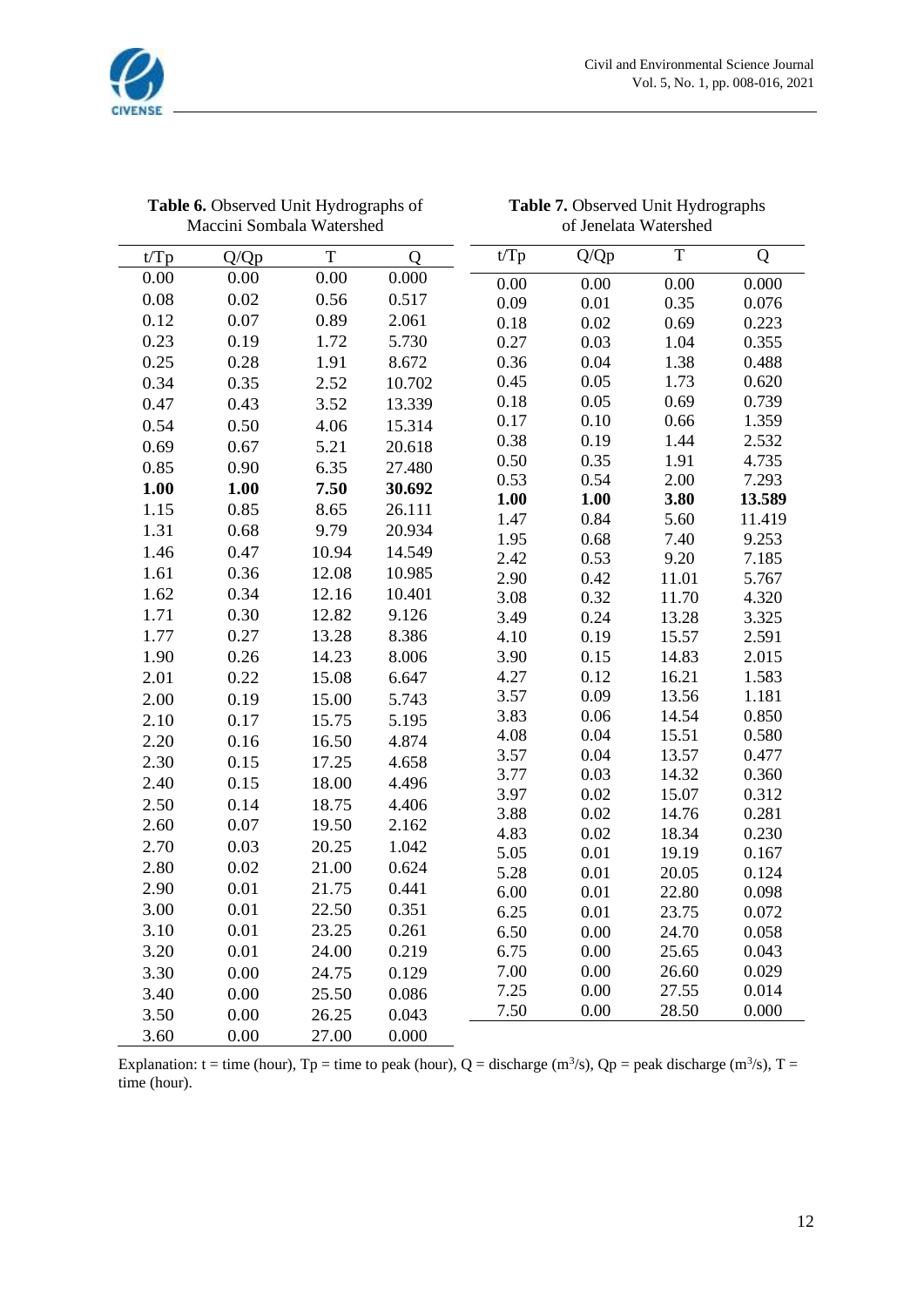



**Figure 5.** The curve of Collins for Jenelata Watershed

#### *3.2 Physical Parameters of Watershed that Influence the Model*

With peak discharge (Qp) as the independent variable and the area of the watershed (A), most extended river length (L), watershed shape factor (FD), namely as a comparison between the edge (K) and the area of the watershed (A) as the dependent variable, it will generate several alternative regression equations. This alternative selection is based on the rationalization of models and criteria.

From the results of morphometric map analysis using GIS applications, several physical parameters of the watershed were obtained, such as the area of the watershed (A), the length of the main river (L), the perimeter of the watershed (P), and the shape factor of the watershed (FD). Based on Table 8, it can be said that the shape factor (FD) influences the result of peak discharge value.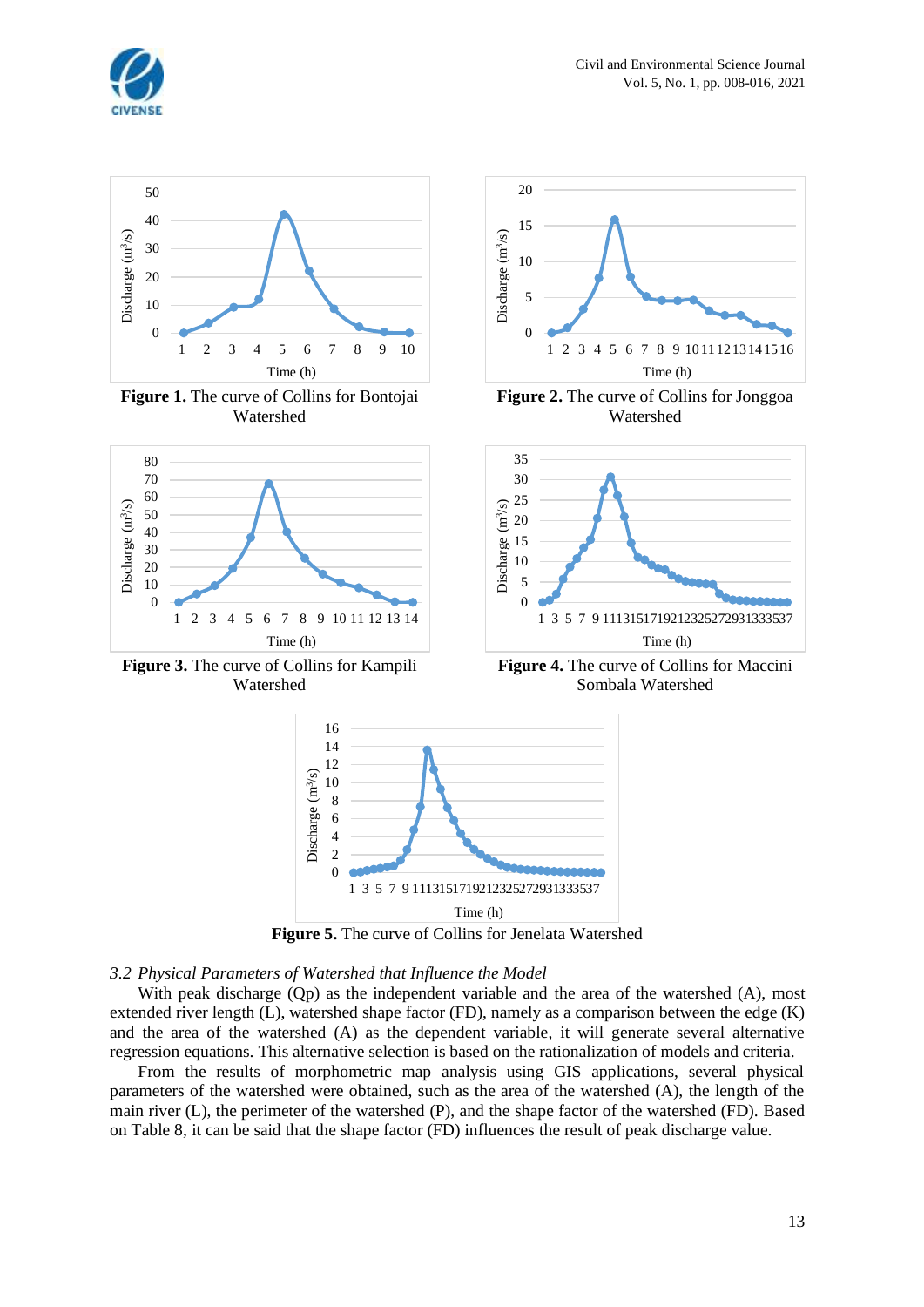

| No | Watershed       | Tр   | Ųр        | А          |       | D       | <b>FD</b> |
|----|-----------------|------|-----------|------------|-------|---------|-----------|
|    |                 | hour | $(m^3/s)$ | $\rm km^2$ | km    | km      |           |
|    | Bontojai        | 1.90 | 40.471    | 277.957    | 31.95 | 91.79   | 0.41434   |
| 2  | Jonggoa         | 2.20 | 15.846    | 128.620    | 18.75 | 58.638  | 0.46983   |
| 3  | Kampili         | 3.40 | 67.731    | 630.431    | 54.68 | 152.422 | 0.34083   |
| 4  | Maccini Sombala | 7.50 | 30.692    | 666.690    | 69.29 | 201.00  | 0.20726   |
| 5  | Jenelata        | 3.80 | 13.589    | 222.946    | 31.24 | 82.035  | 0.41609   |

**Table 8.** Physical Parameters of Watershed that Influence the Peak Discharge (Qp) Model

# *3.3 Peak Discharge (Qp) Regression Model on Watershed Shape Factor*

Statistical analysis in Microsoft Excel is used for choosing the model. The model is obtained by trial and error with various regression models. From the trial and error results of various regression models, the regression model with the ln function has the highest value of coefficient determination of R squared. This shows that the equation generated from the model is the best of the other regression models that have been tried.

| SUMMARY OUTPUT               |                        |       |          |         |              |                                        |           |        |
|------------------------------|------------------------|-------|----------|---------|--------------|----------------------------------------|-----------|--------|
| <b>Regression Statistics</b> |                        |       |          |         |              |                                        |           |        |
| Multiple R                   | 0.981                  |       |          |         |              |                                        |           |        |
| R Square                     | 0.963                  |       |          |         |              |                                        |           |        |
| Adjusted R Square            | 0.852                  |       |          |         |              |                                        |           |        |
| Standard Error               | 0.256                  |       |          |         |              |                                        |           |        |
| Observations                 | 5.000                  |       |          |         |              |                                        |           |        |
| ANOVA                        |                        |       |          |         |              |                                        |           |        |
|                              | df                     | SS    | MS       | F       | gnificance F |                                        |           |        |
| Regression                   | 3                      | 1.705 | 0.568    | 8.652   | 0.244        |                                        |           |        |
| Residual                     | 1                      | 0.066 | 0.066    |         |              |                                        |           |        |
| Total                        | 4                      | 1.771 |          |         |              |                                        |           |        |
|                              | Coefficient andard Err |       | t Stat   | P-value |              | Lower 95%Upper 95%ower 95,09pper 95,0% |           |        |
| Intercept                    | $-3.347$               | 1.370 | $-2.443$ | 0.247   | $-20.754$    | 14.060                                 | $-20.754$ | 14.060 |
| X Variable 1                 | 4.300                  | 1.377 | 3.122    | 0.197   | $-13.201$    | 21.801                                 | $-13.201$ | 21.801 |
| X Variable 2                 | $-5.034$               | 2.312 | $-2.178$ | 0.274   | $-34.405$    | 24.337                                 | $-34.405$ | 24.337 |
| X Variable 3                 | $-0.085$               | 1.115 | $-0.076$ | 0.952   | $-14.258$    | 14.088                                 | $-14.258$ | 14.088 |

**Figure 6.** The Results of Regressions Analysis

Based on Figure 6, the results of the peak discharge (Qp) model are obtained as follows:

- 1. Has a regression equation model:  $Qp = A^{4,3} \times L^{-5,034} \times F D^{-0,085} \times e^{-3,347}$
- 2. This peak discharge model has a coefficient of determination  $\mathbb{R}^2$  of 0.963. It means that the independent variable (x), the area of the watershed, the length of the main river, and the form factor of the watershed are affecting the peak discharge (Qp) value with 96.3%.

| N <sub>0</sub> | <b>Regression Types</b>             | <b>Equation Models</b>                                                             | $\mathbb{R}^2$ |  |  |  |  |
|----------------|-------------------------------------|------------------------------------------------------------------------------------|----------------|--|--|--|--|
|                | <b>Linear Regression</b>            | $Qp = -91.27 + 0.241A + 1.18L + 221.45FD$                                          | 0.907          |  |  |  |  |
|                | Log Regression                      | $Qp = -0.035 + A^{4.3} - L^{5.03} - FD^{0.09}$                                     | 0.963          |  |  |  |  |
|                | Multiplication<br>Regression $(ln)$ | $Qp = A^{4.3} x L^{-5.034} x FD^{-0.085} x e^{-3.347}$                             | 0.964          |  |  |  |  |
| 4              | <b>Logest Regression</b>            | $Qp = 64.31 \times 1.01^{\text{A}} \times 0.91^{\text{L}} \times 0.29^{\text{FD}}$ | 0.798          |  |  |  |  |

**Table 9.** Comparison of Trial Regression Models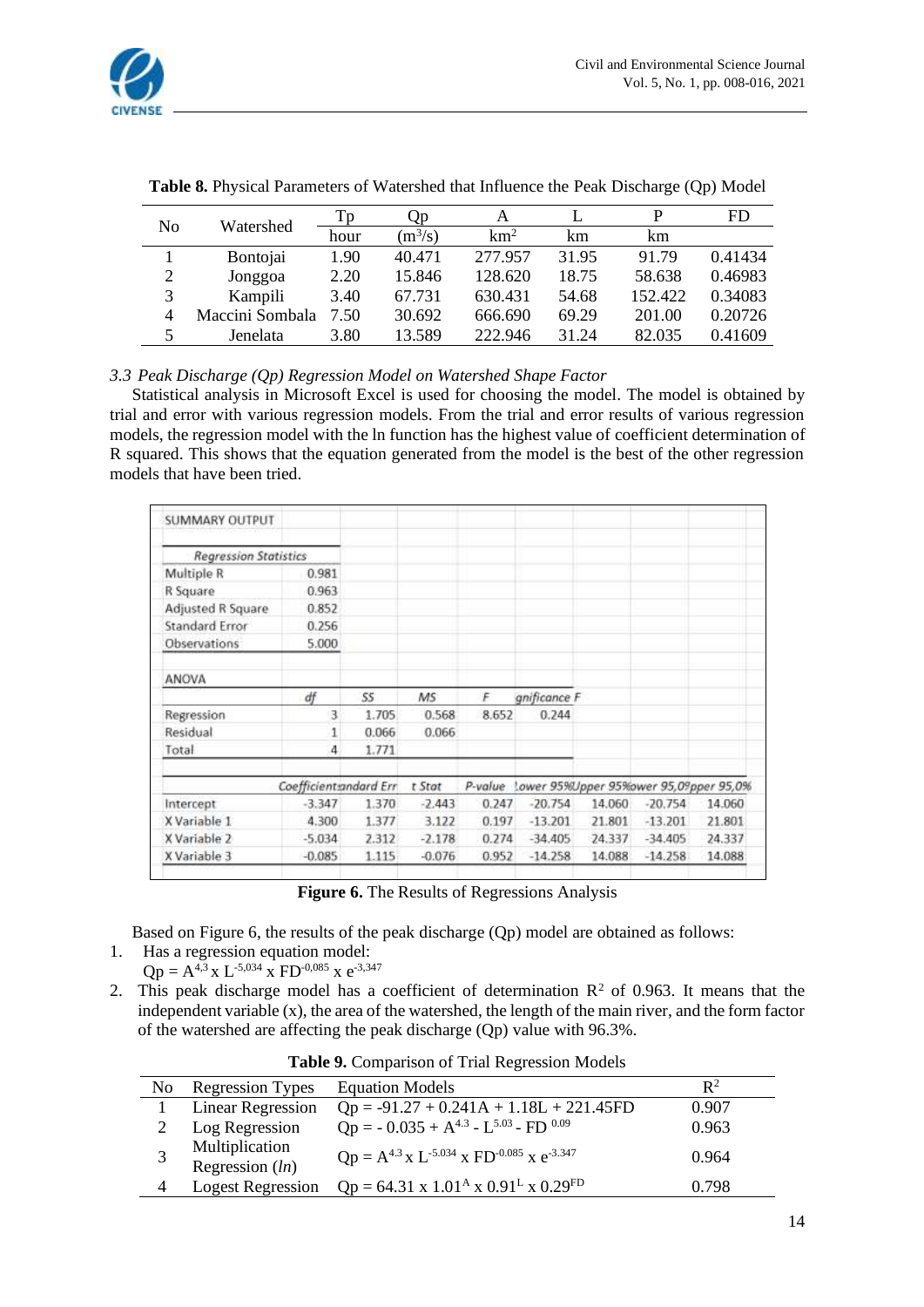

# *Validation of Peak Discharge (Qp) Model*

Model validation is calculated in the same sub-watersheds, but using data input of peak discharge model formula that has been corrected to peak discharge that calculated by using observed unit hydrographs Collins Method.

| No | Watershed       | Op Model | <b>Op Collins</b> | <b>Op Model -Collins</b> | $(Qp \text{ Model-Collins})^2$ |
|----|-----------------|----------|-------------------|--------------------------|--------------------------------|
|    | Bontojai        | 32.684   | 40.471            | $-7.787$                 | 60.632                         |
|    | Jonggoa         | 17.225   | 15.846            | 1.378                    | 1.900                          |
|    | Kampili         | 75.246   | 67.731            | 7.515                    | 56.478                         |
|    | Maccini Sombala | 30.296   | 30.692            | $-0.396$                 | 0.157                          |
|    | Jenelata        | 14.182   | 13.589            | 0.593                    | 0.352                          |
|    |                 | Total    | 1.304             | 119.519                  |                                |

**Table 10.** Recapitulation of Peak Discharge (Qp) Model and Peak Discharge (Qp) Collins

Based on Table 10, it can be said that the value of the peak discharge model has results that are close to the observed peak discharge. Maccini Sombala Watershed has the smallest difference in peak discharge value between the model and the actual peak discharge of 0.396. It means that the modeling results describe the actual measured discharge conditions. Although, Bontojai Watershed has the most significant difference in peak discharge value between the model and the actual peak discharge that is 7.787. Therefore, it is necessary to examine the accuracy of the model for all watersheds.

To show the accuracy value of peak discharge calculated from the regression modeling a validation test was conducted using RMSE Method.

RMSE = 
$$
\sqrt{\frac{119.519}{5}} = 4.89
$$
 (2)

The Root Mean Square Error (RMSE) value of the model peak discharge is 4.89. It shows that the value can be considered small or close to zero (0). In other words, this modeling has a reasonably good validity value.

#### **4. Conclusion**

The peak discharge value (Qp) in the model in the five watersheds has almost the same value compared to the observed unit hydrograph (HSO) analysis results. By using statistical regression analysis, the result shows that the coefficient determination of the peak discharge model in the Jeneberang river area explained that the independent variable (x) is affecting the value of peak discharge. Furthermore, the independent variable (x) are the watershed's area, the length of the main river, and the watershed shape factor. To obtain optimal research results, use linear zero regression statistical analysis and adding complete DAS morphometric variables for further research are suggested.

#### **References**

- [1] Sobriyah, Sudjarwadi, S. Harto, and D. Legono, "Input Data Hujan Dengan Sistem Grid Menggunakan Cara Pengisian dan Tanpa Pengisian Data Hilang pada Sistem Poligon Thiessen," in *Kongres VII & Pertemuan Ilmiah Tahunan (PIT) XVIII HATHI*, 2001, pp. 66– 76.
- [2] B. Zhao, Y.-K. Tung, K.-C. Yeh, and J.-C. Yang, "Storm resampling for uncertainty analysis of a multiple-storm unit hydrograph," *J. Hydrol.*, vol. 194, no. 1, pp. 366–384, 1997, doi: https://doi.org/10.1016/S0022-1694(96)03112-5.
- [3] A. A. Hoesein and L. M. Limantara, "Kalibrasi Parameter Hidrograf Satuan Sintetik Nakayasu di Sub DAS Lesti, Genteng, dan Amprong, Jawa Timur," 1993.
- [4] L. M. Limantara, "Model Hidrograf Satuan Sintetis Untuk DAS-DAS di Sebagian Indonesia,"